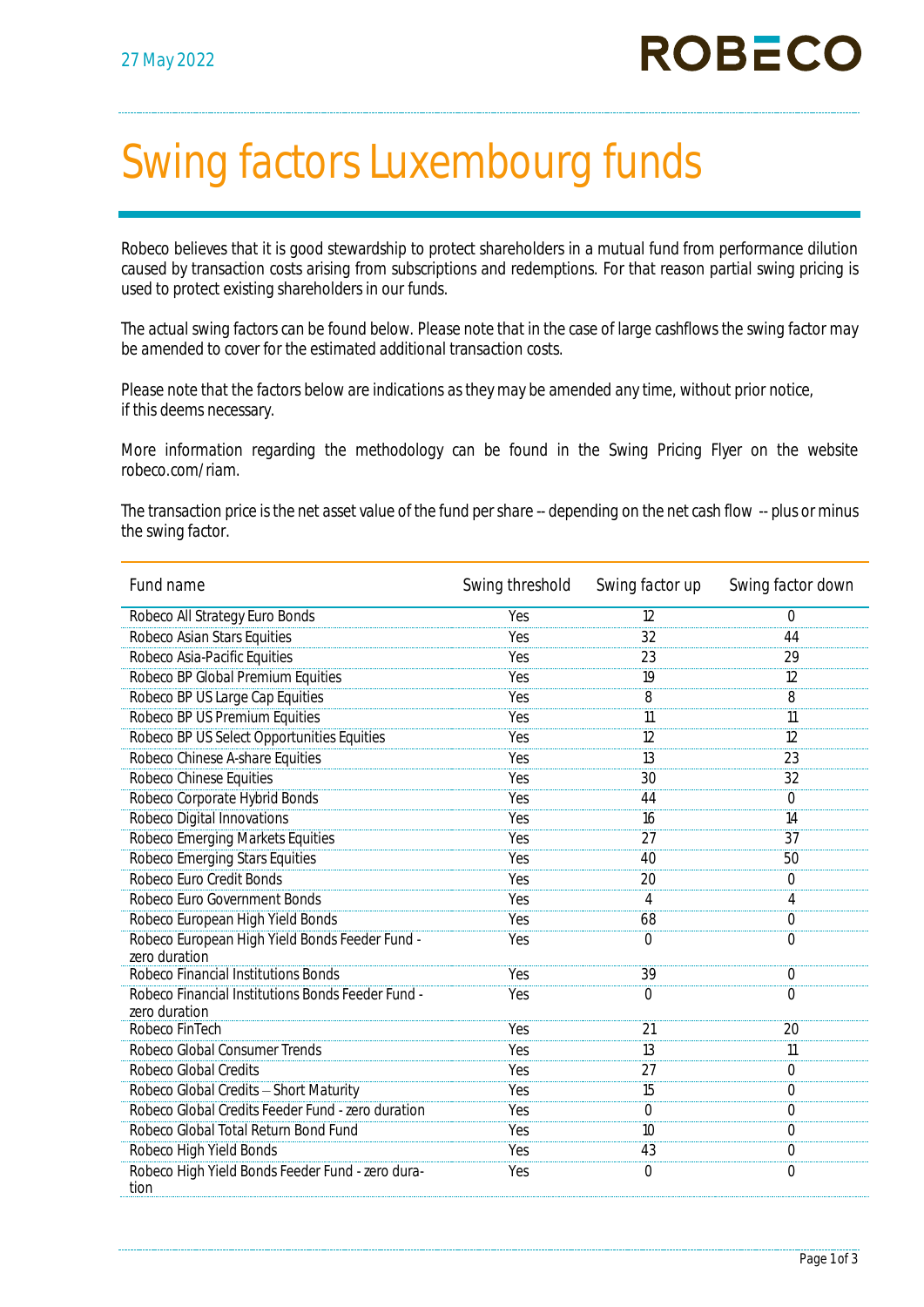## **ROBECO**

| Robeco Indian Equities                                            | Yes | 44              | 44             |
|-------------------------------------------------------------------|-----|-----------------|----------------|
| Robeco Investment Grade Corporate Bonds                           | Yes | 23              | $\overline{O}$ |
| Robeco Life Cycle Fund 2025                                       | Yes | 11              | $\overline{5}$ |
| Robeco Life Cycle Fund 2030                                       | Yes | 11              | 6              |
| Robeco Life Cycle Fund 2035                                       | Yes | 12              | 8              |
| Robeco Life Cycle Fund 2040                                       | Yes | 13              | 11             |
|                                                                   |     |                 |                |
| Robeco Life Cycle Fund 2045                                       | Yes | 16              | 12             |
| Robeco Life Cycle Fund 2050                                       | Yes | 16              | 12             |
| Robeco Life Cycle Fund 2055                                       | Yes | 16              | 12             |
| Robeco Life Cycle Fund 2060                                       | Yes | 16              | 12             |
| Robeco Life Cycle Fund 2065                                       | Yes | 16              | 12             |
| Robeco MegaTrends                                                 | Yes | 16              | 12             |
| Robeco Multi Asset Growth                                         | Yes | 17              | 10             |
| Robeco Multi Asset Income                                         | Yes | 23              | 5              |
| Robeco Multi Asset Sustainable                                    | Yes | 17              | $\overline{8}$ |
| Robeco New World Financials                                       | Yes | 21              | 16             |
| Robeco Next Digital Billion                                       | Yes | 38              | 36             |
| Robeco QI Chinese A-share Active Equities                         | Yes | 17              | 27             |
| Robeco QI Chinese A-share Conservative Equities                   | Yes | $\overline{22}$ | 32             |
| Robeco QI Customized Emerging Markets Enhanced                    | Yes | 26              | 34             |
| Index Equities I                                                  |     |                 |                |
| Robeco QI Dynamic High Yield                                      | Yes | 5               | 5              |
| Robeco QI Emerging Conservative Equities                          | Yes | 30              | 41             |
| Robeco QI Emerging Markets Active Equities                        | Yes | 31              | 38             |
| Robeco QI Emerging Markets Enhanced Index Equi-                   | Yes | 29              | 36             |
| ties<br>Robeco QI Emerging Markets Sustainable Active Eq-         | Yes | 31              | 39             |
| uities                                                            |     |                 |                |
| Robeco QI Emerging Markets Sustainable Enhanced                   | Yes | 28              | 36             |
| <b>Index Equities</b>                                             |     |                 |                |
| Robeco QI European Conservative Equities                          | Yes | 22              | 11             |
| Robeco QI European Enhanced Index Equities                        | Yes | 27              | $\overline{8}$ |
| Robeco QI European Value Equities                                 | Yes | 29              | 12             |
| Robeco QI Global Conservative Equities                            | Yes | 14              | 14             |
| Robeco QI Global Developed Active Equities                        | Yes | 15              | 11             |
| Robeco QI Global Developed Conservative Equities                  | Yes | 11              | 9              |
| Robeco QI Global Developed Enhanced Index Equi-                   | Yes | 12              | 9              |
| ties                                                              |     |                 |                |
| Robeco QI Global Developed Multi-Factor Equities                  | Yes | 14              | 12             |
| Robeco QI Global Developed Sustainable Enhanced<br>Index Equities | Yes | $\overline{12}$ | $\overline{9}$ |
| Robeco QI Global Dynamic Duration                                 | Yes | 7               | $\overline{0}$ |
| Robeco QI Global Momentum Equities                                | Yes | 17              | 17             |
| Robeco QI Global Multi-Factor Bonds                               | Yes | 14              | $\mathcal{O}$  |
| Robeco QI Global Multi-Factor Credits                             | Yes | 29              | $\overline{0}$ |
| Robeco QI Global Multi-Factor High Yield                          | Yes | 48              | $\mathbf 0$    |
| Robeco QI Global Quality Equities                                 | Yes | 16              | 15             |
| Robeco QI Global Value Equities                                   | Yes | 16              | 15             |
| Robeco QI Long/Short Dynamic Duration                             | Yes | 3               | $\Omega$       |
| Robeco QI Multi Factor Absolute Return                            | Yes | 16              | 15             |
| Robeco QI US Conservative Equities                                | Yes | 9               | 9              |
| Robeco QI US Enhanced Index Equities                              | Yes | 8               | 8              |
| Robeco Sustainable Asian Bonds                                    | Yes | 40              | $\mathbf 0$    |
| Robeco Sustainable Asian Stars Equities                           | Yes | 33              | 44             |
|                                                                   |     |                 |                |